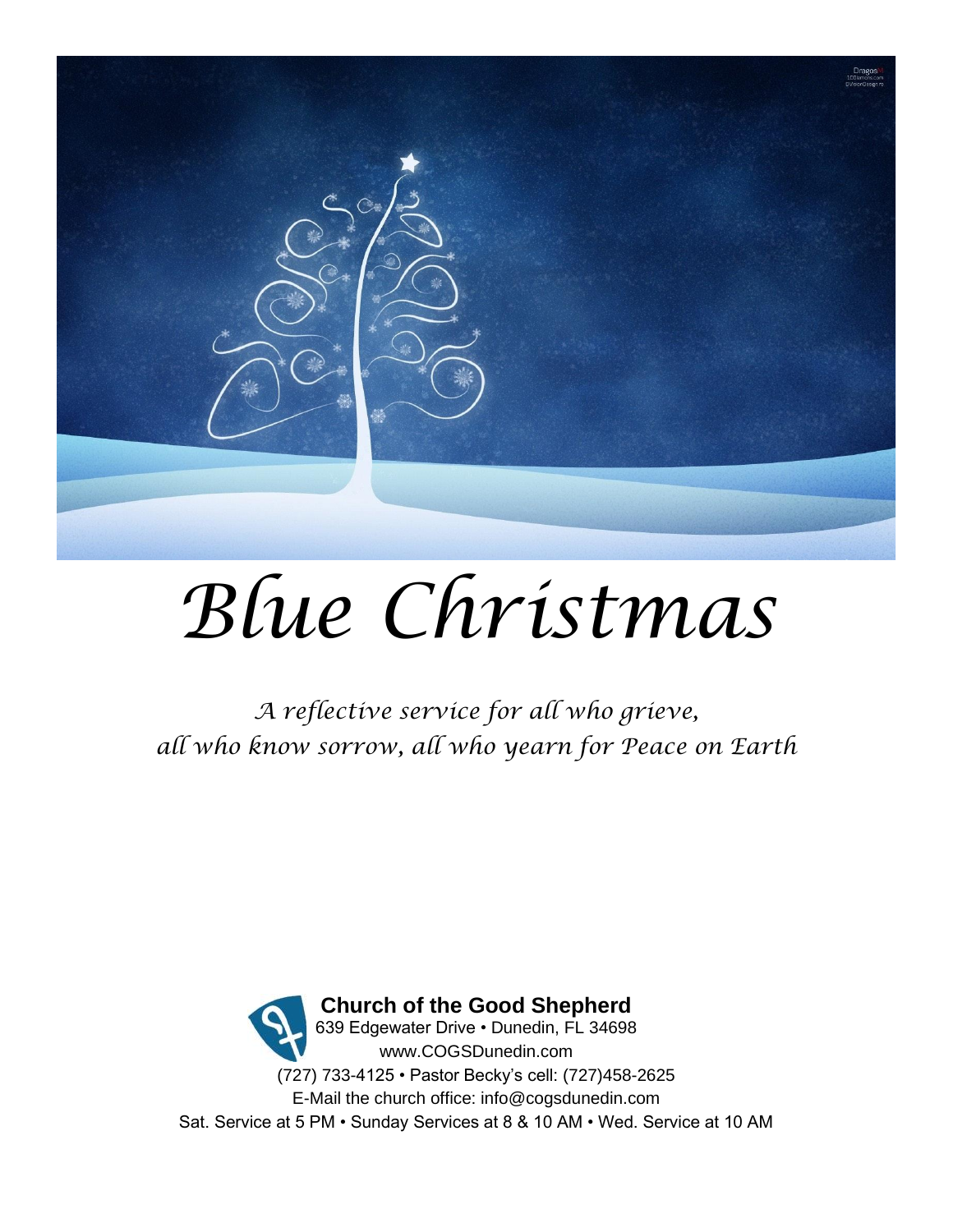## *Blue Christmas*

**PRELUDE** *Lo, How a Rose E'er Blooming* Bob Burroughs

**WORDS OF WELCOME AND EXPLANATION** [P Priest/C Congregation/L Lector]

**SONG** *O Come, O Come, Emmanuel*

a *O come, O come, Emmanuel, and ransom captive Israel, that mourns in lonely exile here until the Son of God appear. Rejoice! Rejoice! Emmanuel shall come to thee, O Israel!*

*O come, branch of Jesse, free them from Satan's tyranny; That trust they mighty power to save, and give them victory o'er the grave. Rejoice! Rejoice! Emmanuel shall come to thee, O Israel!*

#### **OPENING LITANY**

*[Please stand]*

- P Because you made the world, and intended it to be a good place, and called its people your children; because, when things seemed at their worst, you came in Christ to bring out the best in us; so gracious God, we can say:
- C **God's love is stronger than our hate. God's welcome is wider than our rejection. God's life is mightier than our death.**
- P Because confusion can reign inside us, despite our faith; because anger, tension, bitterness and envy distort our vision, because sometimes our minds take small things out of all proportion; because we err, we seek the good news that:
- C **God's truth is more eternal than our lies. God's light is more intense than our darkness God's hope is greater than our despair.**
- P Let us trust God with our pain.
- C **God, we come to you on this Christmas season with pain growing inside us. As the nights have been growing longer, darkness has wrapped itself around our hearts. Inside this season of our longest nights, we offer to you the pain in our hearts, the traumas that some of us cannot put into words.**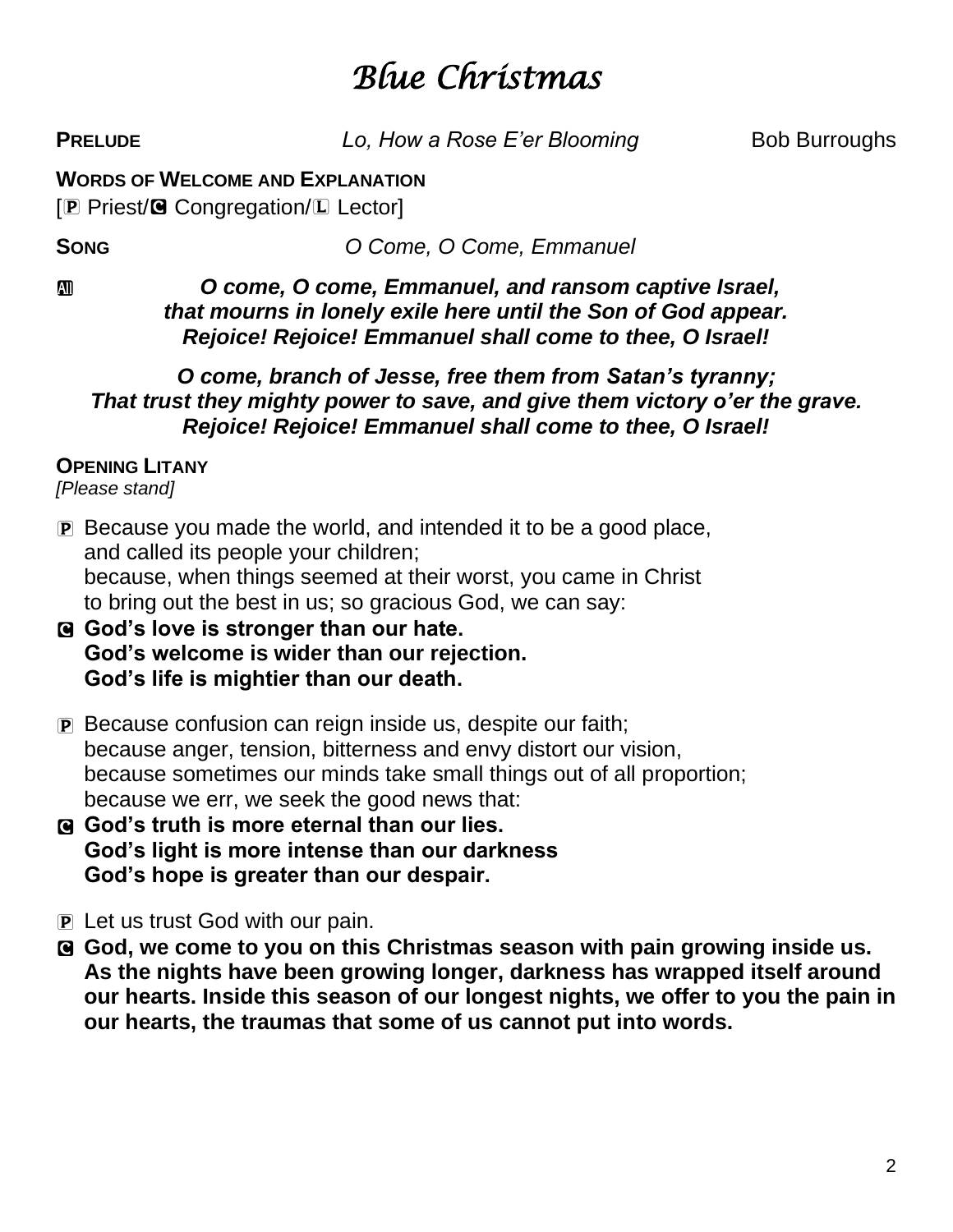- $\mathbb{P}$  God, we come to you as those who have been hurt physically and emotionally  $$ some of us by strangers, some by loved ones, and some by life itself. Our ability to trust is shattered. Fear lurks behind every glance, sadness prowls behind every smile, and despair follows behind every hope.
- C **God, we are the outsiders. We are the ones who seem to stand on the edges of the group. We find ourselves on the outside looking in, and when we try to move inside and get close to others, too often we feel we are elbowed out of the way, and once again we feel abandoned and alone.**
- P God, some of us are grieving over what might have been. Once this season was a happy and magical time for us, too. But death and loss and heartache have changed it. We find ourselves adrift, alone, lost in a terrifying new world. This season reminds us of all that used to be, and cannot be anymore.
- C **The memories of what was, and anxiety for what may be, suffocate us. All around us we hear the songs of glad tidings, the urging to buy gifts for others. But some of us have nothing we can give, and some of us have no one to give anything to. This is our longest night, Lord. Please be near us tonight.**
- P We ask this in the name of Jesus, who came into this world homeless and left this world betrayed, bereft and forsaken. We ask this in the name of the One who knows the pain in our souls.
- C **Amen.**

### **PROMISES OF CONSOLATION**

#### **READING: Lamentations 3:17–26**

#### *[Please be seated]*

 $\Box$  I have been deprived of peace; I have forgotten what prosperity is. So I say, "My splendor is gone and all that I had hoped from the LORD." I remember my affliction and my wandering, the bitterness and the gall I well remember them, and my soul is downcast within me.

Yet this I call to mind and therefore I have hope: Because of the LORD'S great love we are not consumed, for his compassions never fail. They are new every morning; great is your faithfulness. I say to myself, "The LORD is my portion; therefore I will wait for him." The LORD is good to those whose hope is in him, to the one who seeks him; it is good to wait quietly for the salvation of the LORD.

- L The Word of the Lord.
- C **Thanks be to God.**

**COMMENT**

**INVITATION TO LIGHT A CANDLE**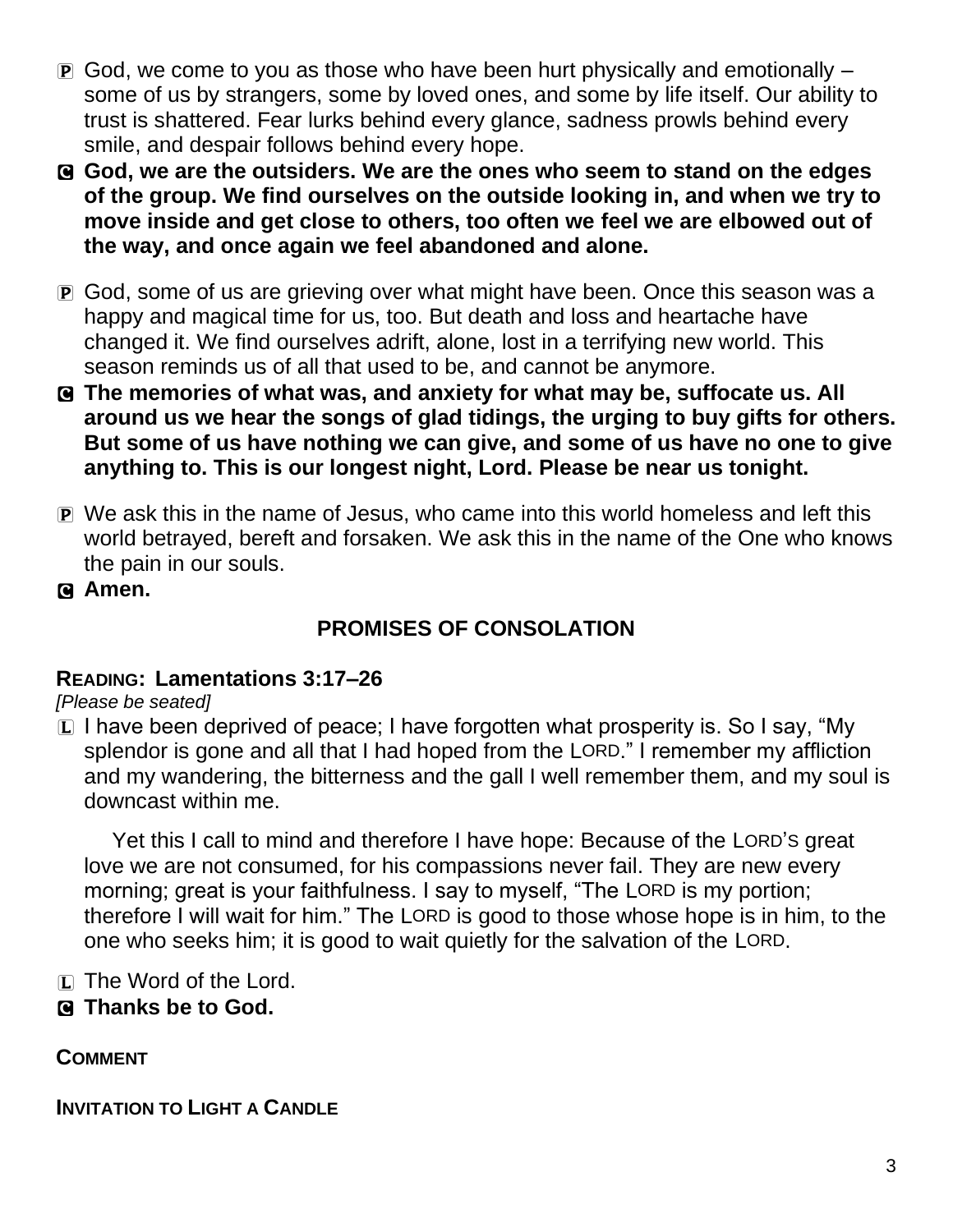*[Please remain seated]*

*Hark, the glad sound! The Savior comes, the Savior promised long; let every heart prepare a throne, and every voice a song.*

*He comes the broken heart to bind, the bleeding soul to cure, and with the treasures of his grace to enrich the humble poor.*

#### **READING: Luke 2:1–7**

L In those days Caesar Augustus issued a decree that a census should be taken of the entire Roman world (This was the first census that took place while Quirinius was governor of Syria.) And everyone went to their own town to register.

So Joseph also went up from the town of Nazareth in Galilee to Judea, to Bethlehem the town of David, because he belonged to the house and line of David. He went there to register with Mary, who was pledged to be married to him and was expecting a child. While they were there, the time came for the baby to be born, and she gave birth to her firstborn, a son. She wrapped him in cloths and placed him in a manger, because there was no guest room available for them.

- L The Word of the Lord.
- C **Thanks be to God.**

**COMMENT**

**INVITATION TO LIGHT A CANDLE**

**SONG** *Away In a Manger*

*Away in a manger no crib for a bed; the little Lord Jesus lay down His sweet head. The stars in the bright sky looked down where he lay; The little Lord Jesus asleep on the hay.*

*The cattle are lowing, the baby awakes, but little Lord Jesus no crying he makes. I love thee Lord Jesus, look down from the sky and stay by my cradle 'til morning is nigh.*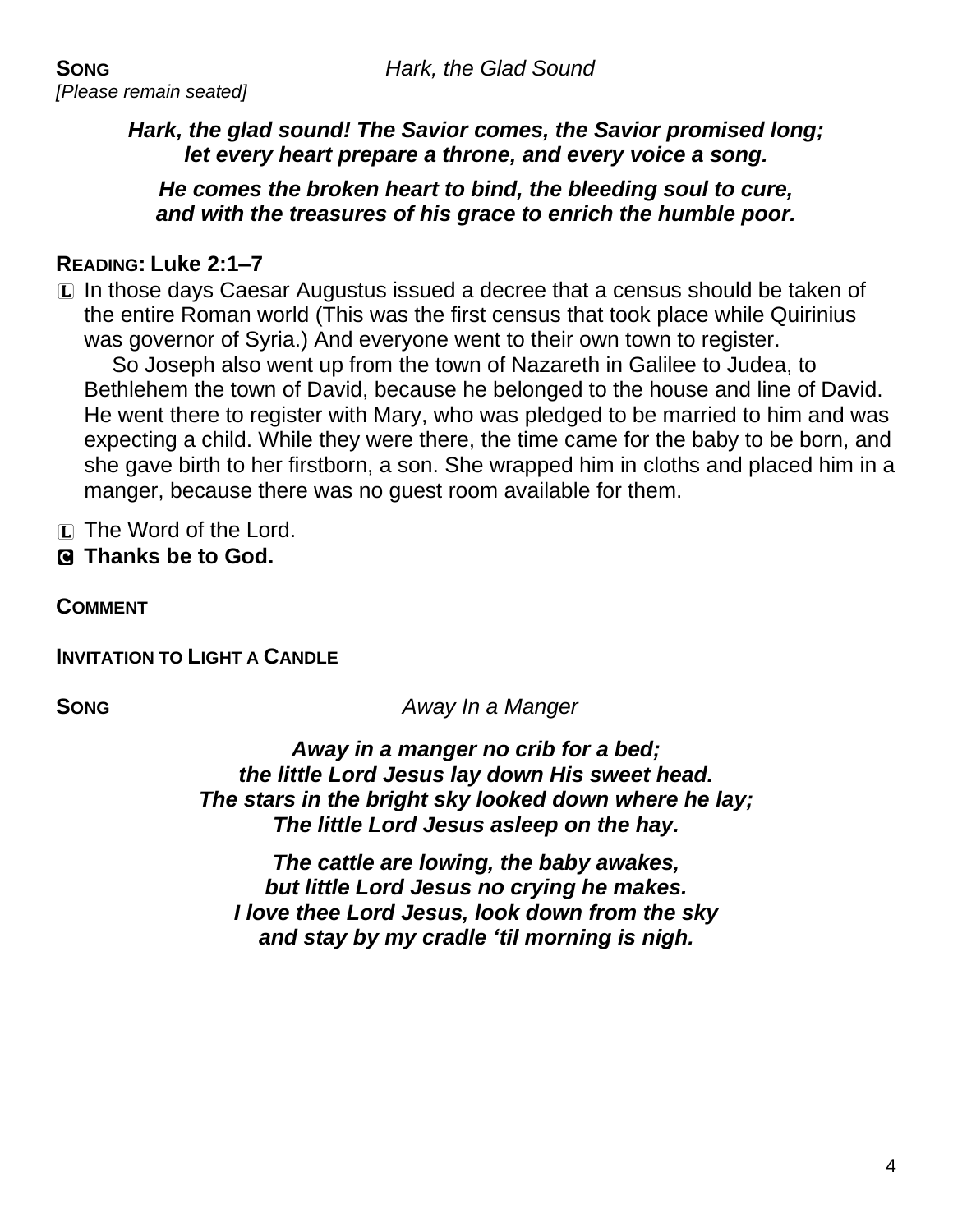#### **READING: Matthew 2:13-18**

L An angel of the Lord appeared to Joseph in a dream. "Get up," he said, "take the child and his mother and escape to Egypt. Stay there until I tell you, for Herod is going to search for the child to kill him." So he got up, took the child and his mother during the night and left for Egypt, where he stayed until the death of Herod. And so was fulfilled what the Lord had said through the prophet: "Out of Egypt I called my son."

When Herod realized that he had been outwitted by the Magi, he was furious, and he gave orders to kill all the boys in Bethlehem and its vicinity who were two years old and under, in accordance with the time he had learned from the Magi. Then what was said through the prophet Jeremiah was fulfilled:

> *"A voice is heard in Ramah, weeping and great mourning, Rachel weeping for her children and refusing to be comforted, because they are no more."*

- L The Word of the Lord.
- C **Thanks be to God.**

#### **COMMENT**

**INVITATION TO LIGHT A CANDLE**

**SONG** *What Child is This?*

*What child is this, who laid to rest, on Mary's lap is sleeping? Whom angels greet with anthems sweet while shepherds watch are keeping? This, this is Christ the king, whom shepherds guard and angels sing; Haste, haste to bring him laud, the babe, the son of Mary!*

*Why lies he here in such mean estate where ox and ass are feeding? Good Christian, fear, for sinners here the silent Word is pleading. Nails, spear shall pierce him through, the cross be borne for me, for you; Hail, hail the Word made flesh, the babe, the son of Mary!*

#### **READING: Matthew 11:28–29**

- L [Jesus said,] "Come to me, all you who are weary and burdened, and I will give you rest. Take my yoke upon you and learn from me, for I am gentle and humble in heart, and you will find rest for your souls. For my yoke is easy and my burden is light."
- L The Word of the Lord.
- C **Thanks be to God.**

**COMMENT**

**INVITATION TO LIGHT A CANDLE**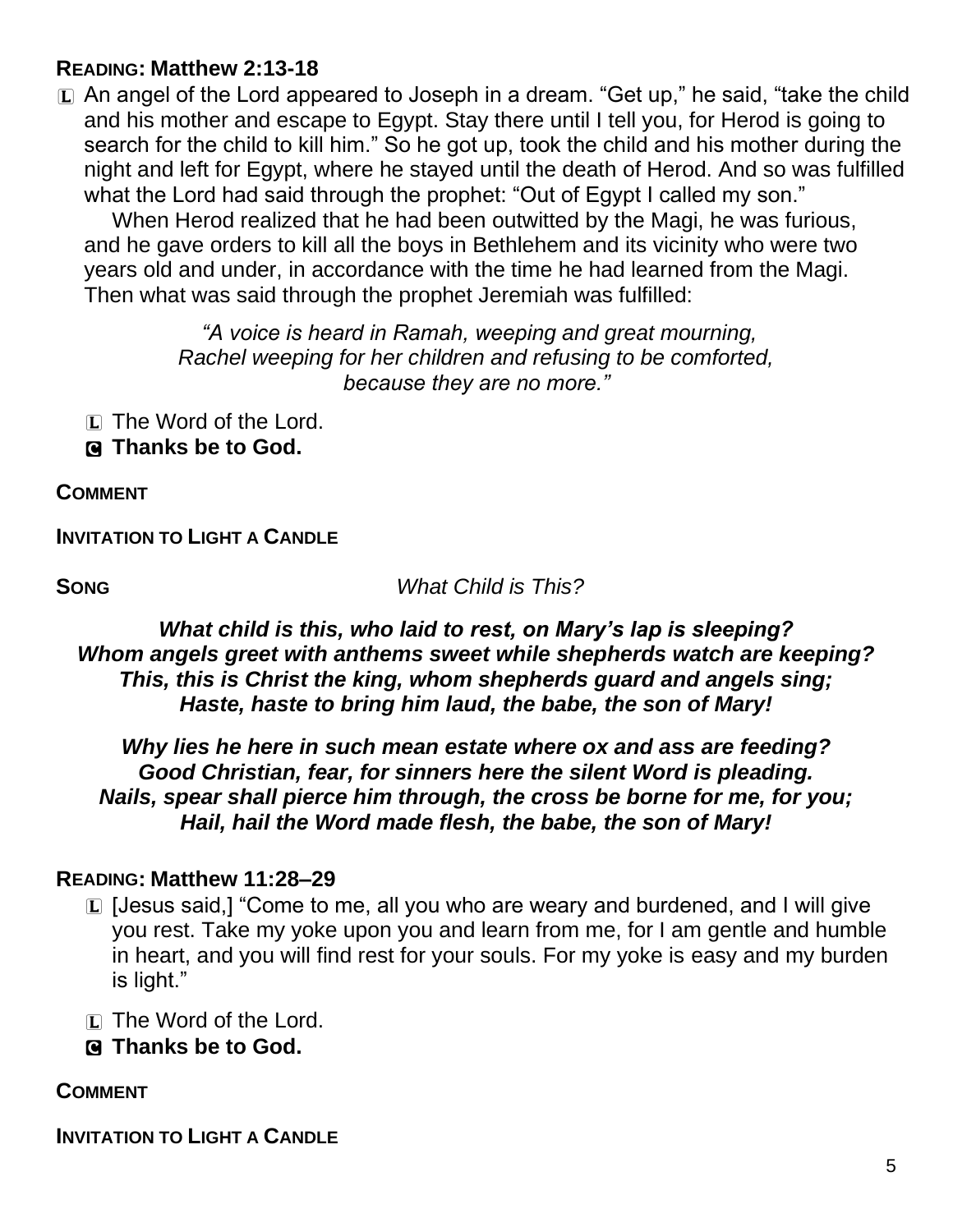*O come all ye faithful, joyful and triumphant, O come ye, O come ye to Bethlehem. Come and behold him, born the King of angels. O come let us adore him, O come let us adore him, O come let us adore him, Christ the Lord.*

*Child, for us sinners, poor and in the manger, we would embrace thee with love and awe; who would not love thee, loving us so dearly? O come let us adore him, O come let us adore him, O come let us adore him, Christ the Lord.*

#### **READING: The Revelation 21:1–5**

 $\Box$  Then I saw a new heaven and a new earth, for the first heaven and the first earth had passed away, and there was no longer any sea. I saw the Holy City, the new Jerusalem, coming down out of heaven from God, prepared as a bride beautifully dressed for her husband. And I heard a loud voice from the throne saying, "Now the dwelling of God is with humans, and he will live with them. They will be his people, and God himself will be with them and be their God. He will wipe every tear from their eyes. There will be no more death or mourning or crying or pain, for the old order of things has passed away."

He who was seated on the throne said, "I am making everything new!" Then he said, "Write this down, for these words are trustworthy and true."

L The Word of the Lord.

C **Thanks be to God.**

#### **COMMENT**

**INVITATION TO LIGHT A CANDLE**

**SONG** *It Came Upon a Midnight Clear*

*It came upon the midnight clear, that glorious song of old, from angels bending near the earth to touch their harps of gold; "Peace on the earth, good will to all, from heav'n's all gracious King." The world in solemn stillness lay to hear the angels sing.*

*For lo! The days are hastening on, by prophets seen of old, when with the ever circling years shall come the time foretold, when peace shall over all the earth its ancient splendors fling, and all the world give back the song which now the angels sing.*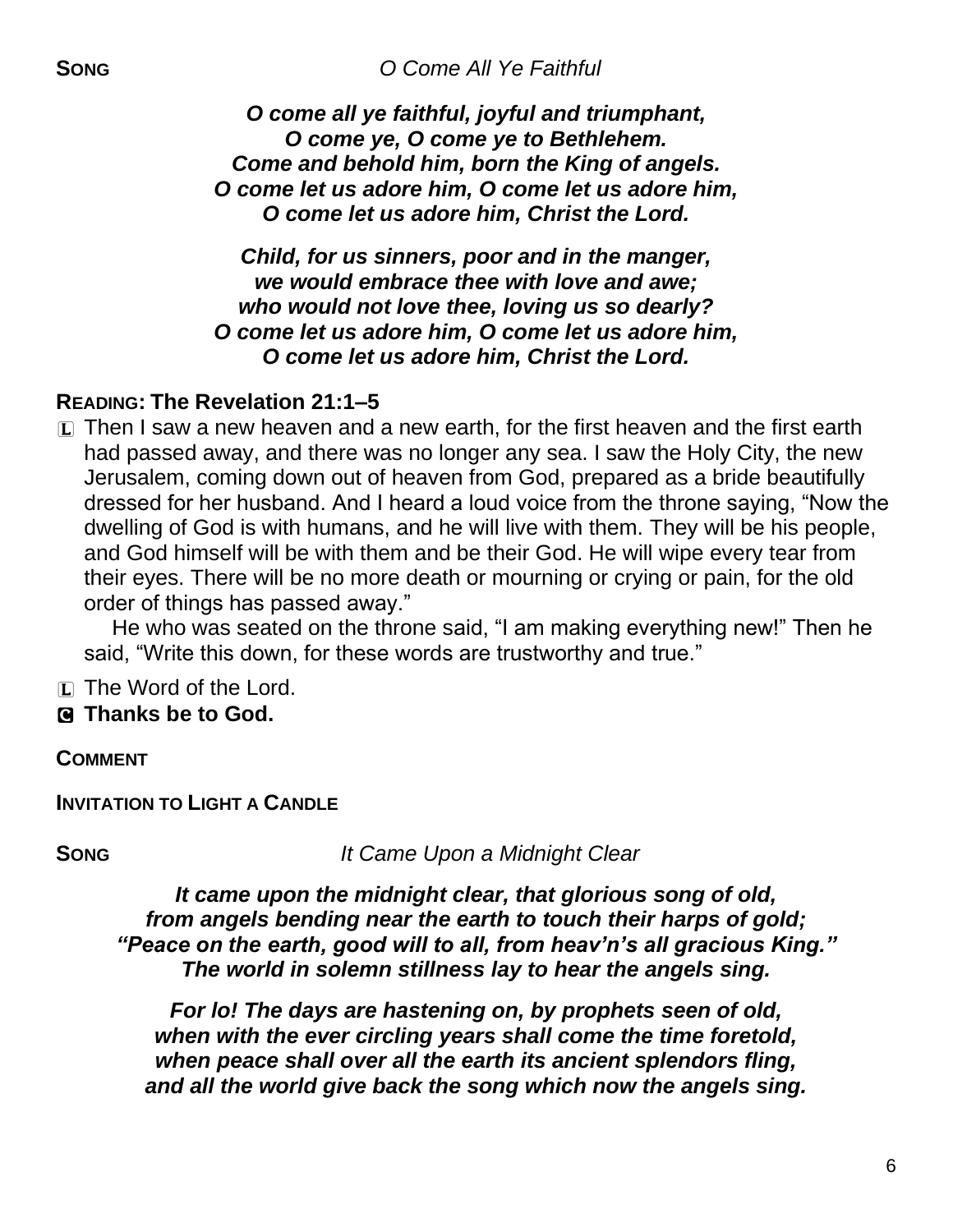#### **OFFERING**

*The offering requested tonight is one from your memories, your grief, your yearnings, and your hopes. The pastor will explain this more fully at the appropriate time.*

#### **PRAYERS OF HOPE AND PROMISE**

*[Please stand]*

P Among the poor, among the bereft, among the privileged,

#### C **Christ is coming to make all things new.**

 $\mathbb{P}$  In the private house, in the public place, in the wedding feast, in the judgment hall,

#### C **Christ is coming to make all things new.**

P With a gentle touch, with a penetrating word, with a pure heart, with burning love,

#### C **Christ is coming to make all things new.**

 $\overline{P}$  That the Reign of God might be at hand, so that the world might believe that the powerful might kneel, and the hidden might be seen,

#### C **Christ is coming to make all things new.**

P Within us, without us, behind us, before us,

in this place, in every place, for this time, for all time,

#### C **Christ is coming to make all things new.**

#### **THE HOLY COMMUNION**

**EUCHARISTIC PRAYER** [*An extemporaneous Eucharistic prayer will be offered.*]

#### **THE LORD'S PRAYER** [from the *New Zealand Prayer Book*]

a **Eternal Spirit, Earth-maker, Pain-bearer, Life-giver, Source of all that is and that shall be, Father and Mother of us all, loving God, in whom is heaven: The hallowing of your name echo through the universe! The way of your justice be followed by the peoples of the world! Your heavenly will be done by all created beings! Your commonwealth of peace and freedom sustain our hope and come on earth. With the bread we need for today, feed us. In the hurts we absorb from one another, forgive us. In times of temptation and test, strengthen us. From trials too great to endure, spare us. From the grip of all that is evil, free us. For you reign in the glory of the power that is love, now and for ever. Amen.**

**INVITATION TO RECEIVE COMMUNION**